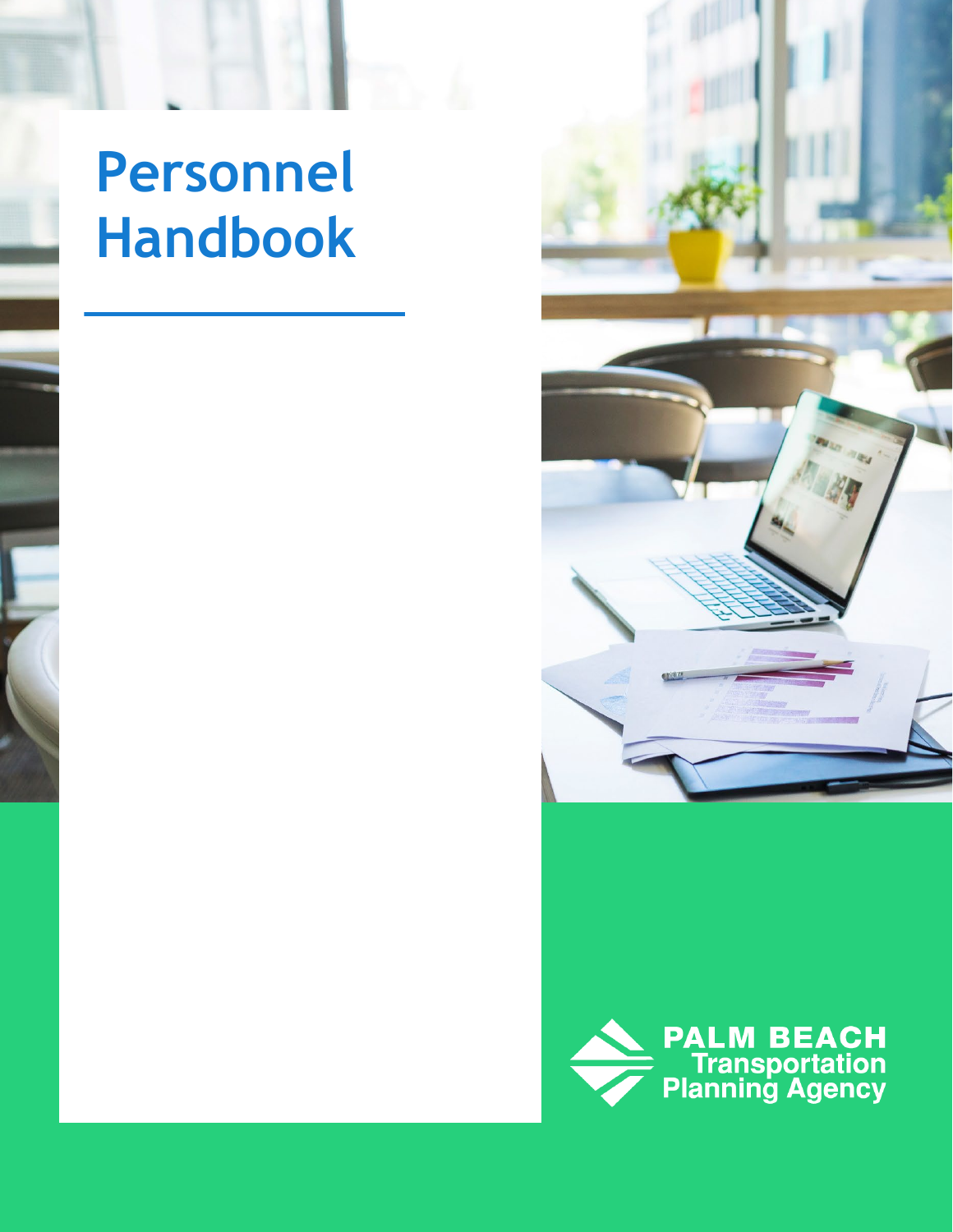

<span id="page-1-0"></span>Welcome to the Palm Beach Transportation Planning Agency (TPA). We are excited you have chosen to join our team! With your help, we will execute our mission to collaboratively plan, prioritize, and fund transportation as we seek to establish a safe, efficient, and connected multimodal system for all of Palm Beach County.

The purpose of this Personnel Handbook is to advise you of the policies and benefits of employment which enable the TPA to function effectively. While this Handbook includes a capacious amount of information, it may not cover all topics or areas of concern. If you have any additional questions regarding your employment, please make them known to me or your supervisor.

We know that you will find employment with the TPA to be a rewarding and enjoyable experience. We strive to provide a work environment that allows you to make meaningful contributions, enables you to maintain a thriving personal life, and equips you for future success in your career path. Our leadership team is always available to provide any assistance or guidance you may need.

Thank you for joining our team and we look forward to working with you.

Sincerely,

Valerie Neilson, AICP Interim Executive Director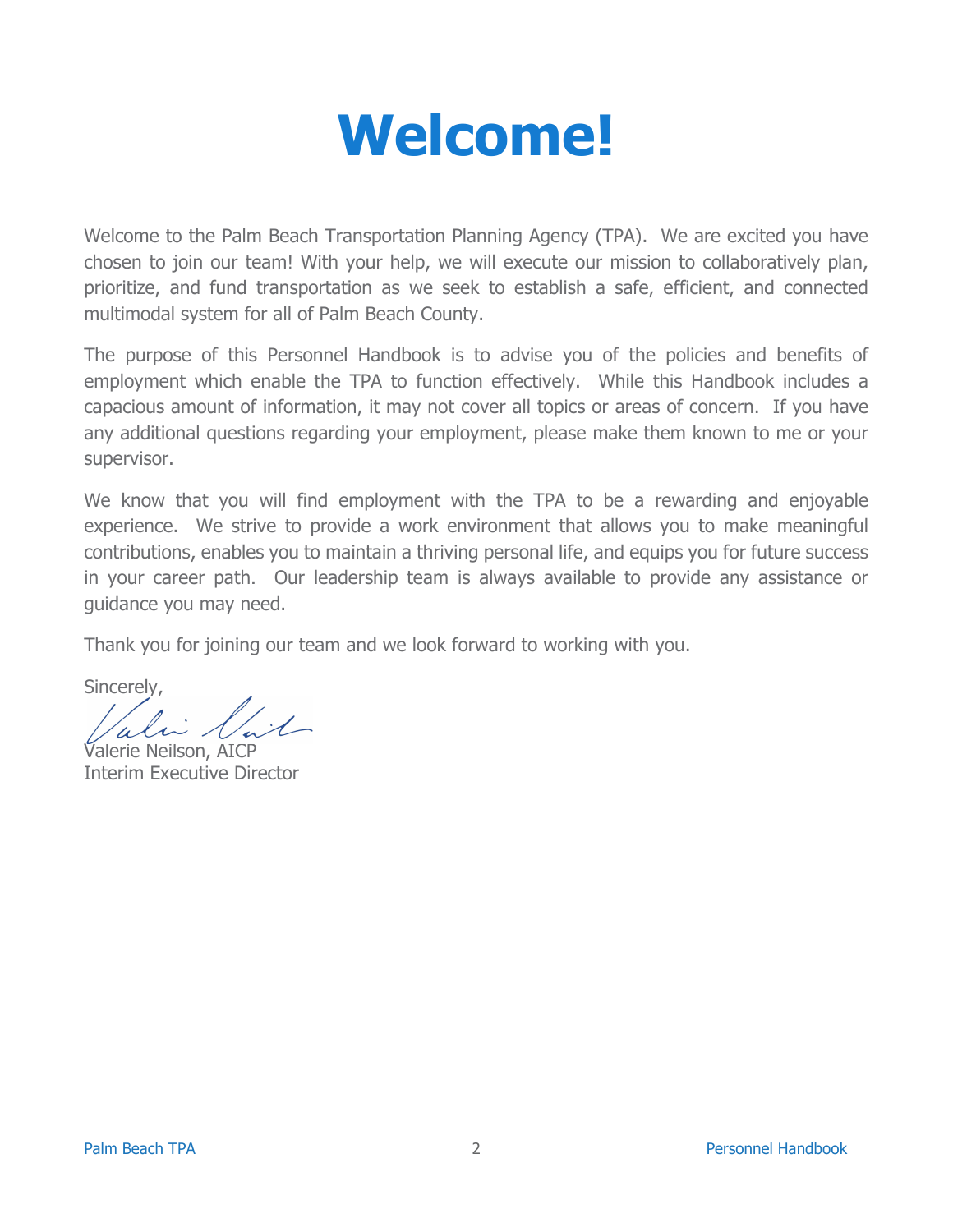### **Table of Contents**

| 1.1 |  |  |
|-----|--|--|
| 1.2 |  |  |
| 1.3 |  |  |
| 1.4 |  |  |
| 1.5 |  |  |
|     |  |  |
|     |  |  |
| 2.1 |  |  |
| 2.2 |  |  |
| 2.3 |  |  |
| 2.4 |  |  |
| 2.5 |  |  |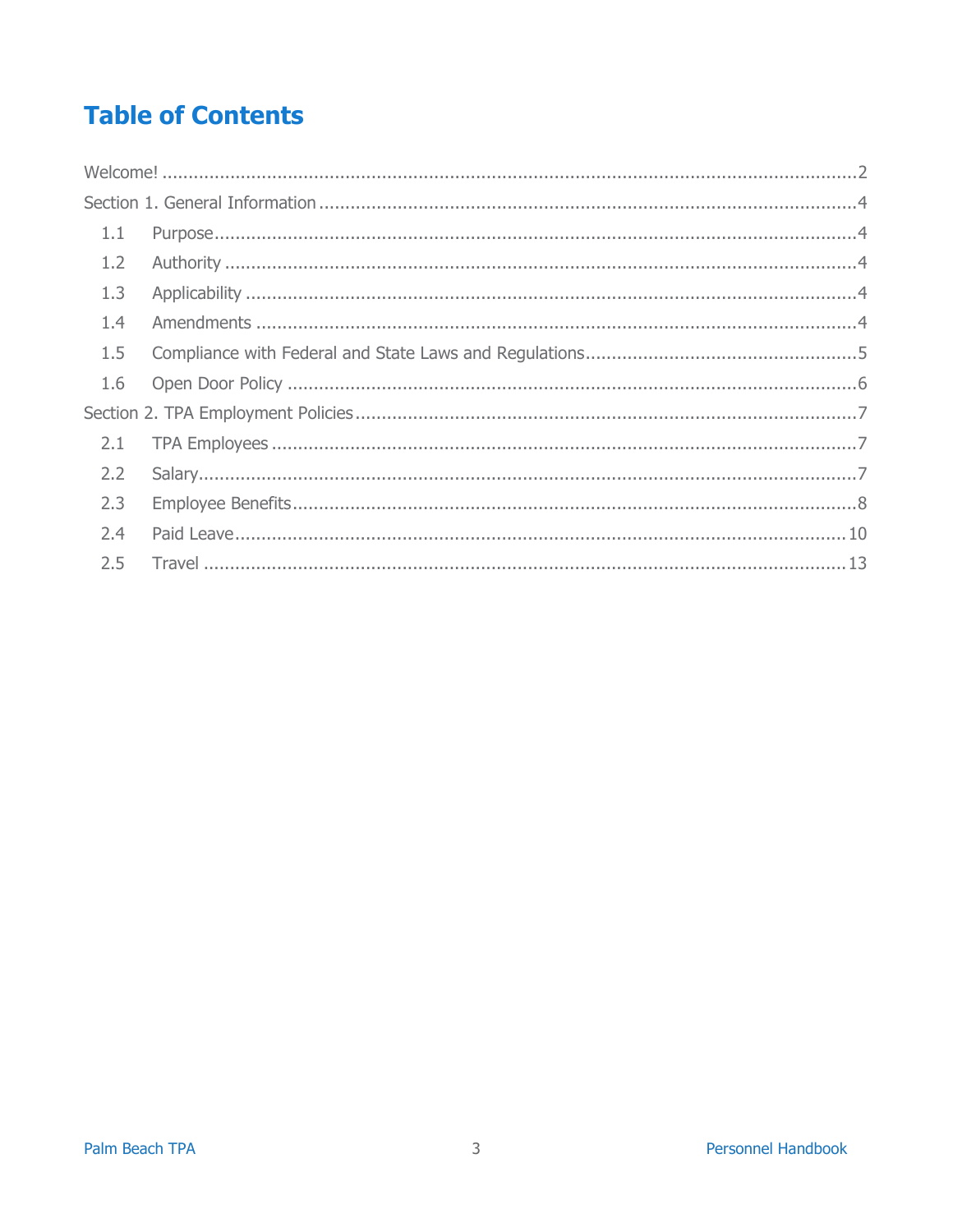## <span id="page-3-0"></span>**Section 1. General Information**

### <span id="page-3-1"></span>1.1 Purpose

The purpose of the Personnel Handbook (Handbook) is to document the terms and benefits of employment with the Palm Beach TPA.

### <span id="page-3-2"></span>1.2 Authority

The Palm Beach Metropolitan Planning Organization (MPO), doing business as the Palm Beach Transportation Planning Agency (TPA), has been established by interlocal agreement; is operated pursuant to 23 CFR 134, 49 CFR 5303-5305, and Section 339.175, F.S.; and is empowered to employ personnel.

### <span id="page-3-3"></span>1.3 Applicability

This Handbook is applicable to all employees and volunteers of the TPA. It is the employee's responsibility to become familiar with and follow the TPA's policies and procedures, and to contact their supervisor or the Executive Director if uncertain about any information contained in this Handbook. Recognition of this responsibility is a term and condition of initial and continued employment with the TPA.

If any area of the Handbook is in direct conflict with the contract for the staff position of Executive Director, the contract shall prevail for the Executive Director position. The Handbook shall not apply to non-employees such as board members, advisory committee members or individuals retained by the TPA via contractual or vendor arrangement unless expressly stated. To the extent that there is a conflict between this Handbook and previous handbooks, procedures, policies or rules, this Handbook controls.

None of the provisions should be interpreted as creating a contractual relationship or giving any employee the right to be retained as an employee or to receive any benefits.

### <span id="page-3-4"></span>1.4 Amendments

Section 2, TPA Employment Policies, may only be amended or modified by the TPA Governing Board pursuant to their adopted by-laws.

Section 3, TPA Employment Procedures, may be amended by the Executive Director from time to time as deemed necessary and appropriate.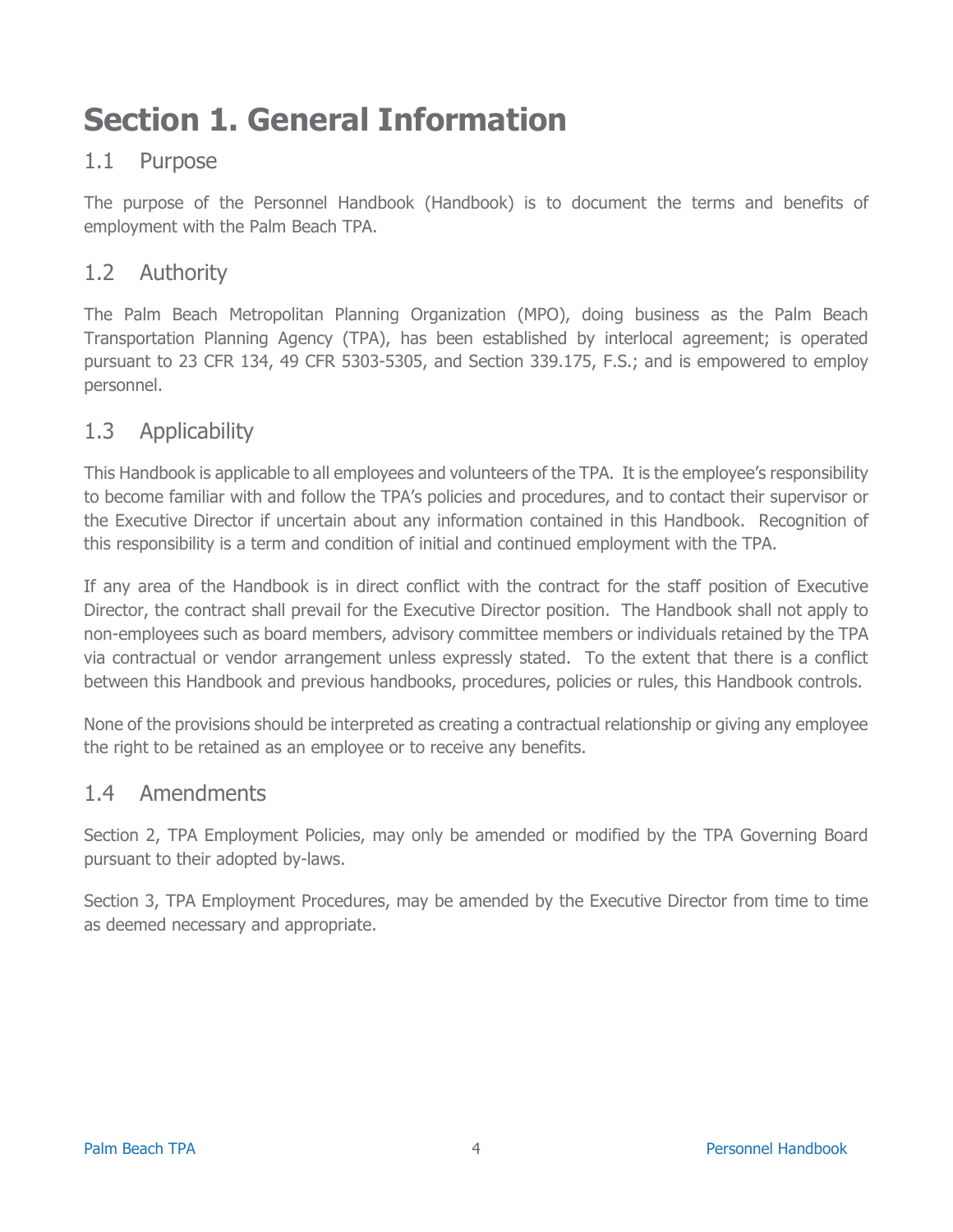### <span id="page-4-0"></span>1.5 Compliance with Federal and State Laws and Regulations

It is the policy of the TPA to operate in compliance with all applicable federal and state laws and regulations, including but not limited to the following:

- A. The Health Insurance Portability and Accountability Act of 1996 (HIPAA). HIPAA offers protections for employees that improve portability and continuity of health insurance coverage. This legislation provides protections for the privacy of employee's protected health information. Protected health information does not pertain to all health information; it only includes information that the employer receives directly from a medical facility, doctors' office and/or the health insurance carrier.
- B. The Americans with Disabilities Act of 1990 (ADA) and all amendments. Reasonable accommodations will be made for qualified individuals with known disabilities unless doing so would result in an undue hardship to the TPA. This policy governs all matters related to recruitment, advertising, initial selection of employment, and all other aspects of employment including, but not limited to, compensation, promotion, demotion, transfer, lay-offs, terminations, leave of absence, and training opportunities.
- C. Title VII of the Civil Rights Act of 1964, as amended, for all current and prospective employees without regard to race, color, religion, sex (including pregnancy), national origin, or any characteristic protected by law. Religious discrimination includes failing to reasonably accommodate an employee's religious practices where the accommodation does not impose undue hardship to the TPA. In order to provide equal employment and advancement opportunities to all individuals, employment decisions at the TPA will be based on merit, qualifications, and abilities.
- D. Chapter 112, Part III, F.S., related to code of ethics for public officers and employees.
- E. Chapter 119, F.S., related to public records.
- F. Chapter 295, F.S., related to Veteran's Preference in hiring, promotional opportunities and layoff retention.
- G. Section 386.201-2-215, F.S., related to indoor air and tobacco smoke.
- H. Chapter 440, F.S., related to Workers' Compensation. All TPA employees are covered and such coverage begins immediately upon employment.
- I. Section 440.101-101.1025, F.S., and Rules 69L-9.015 and 59A-24, F.A.C., related to maintaining a "DRUG FREE" workplace.
- J. Section 760.01-.11, F.S., referred to as the Florida Civil Rights Act.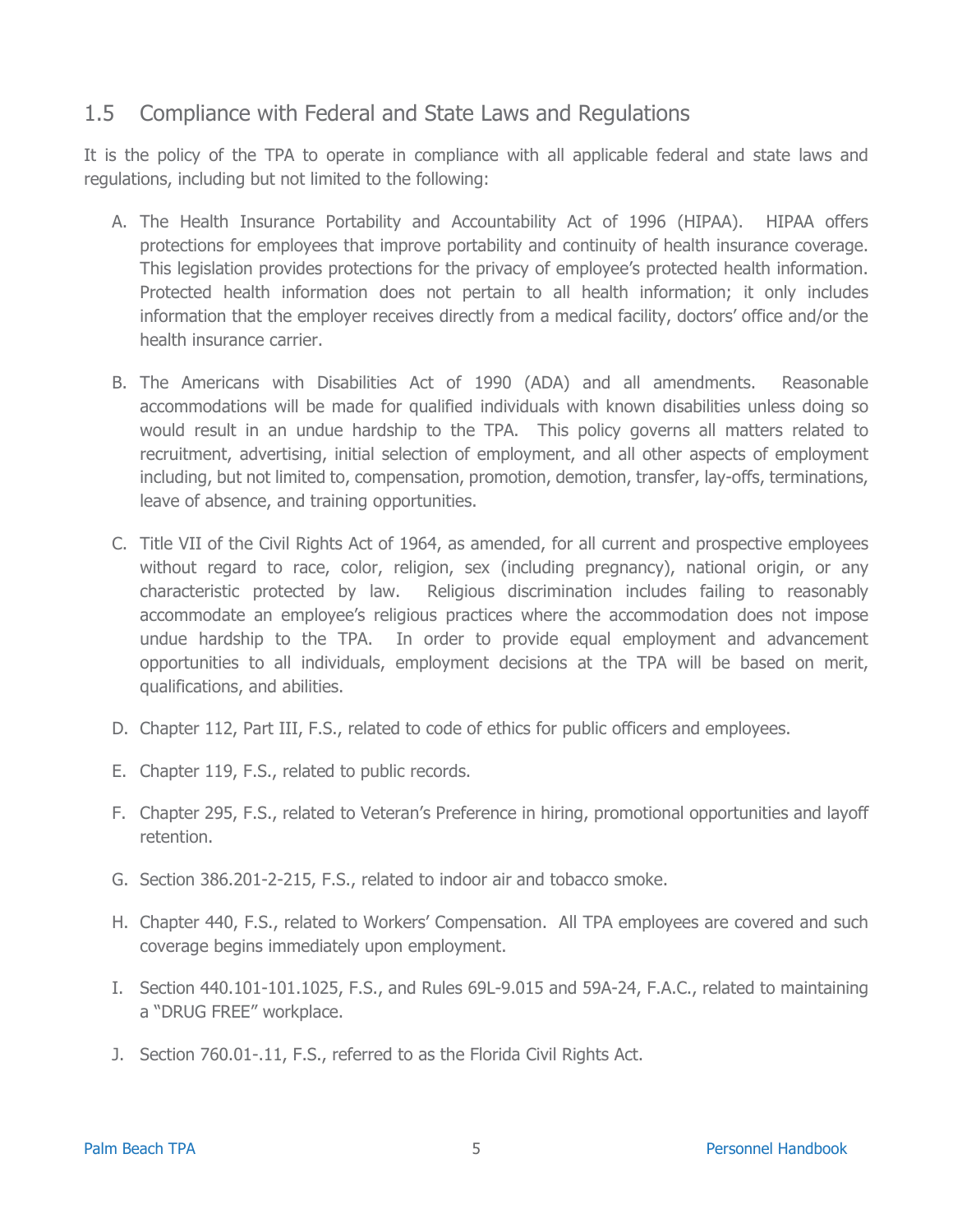- K. Section 768.095 F.S., allowing an employer to disclose information about a former or current employee to a prospective employer without liability.
- L. Section 784.048, F.S., related to harassment in the workplace.

### <span id="page-5-0"></span>1.6 Open Door Policy

The TPA promotes an atmosphere where employees can speak openly and honestly with management staff. All employees have the right to discuss freely with management any matter relating to their employment.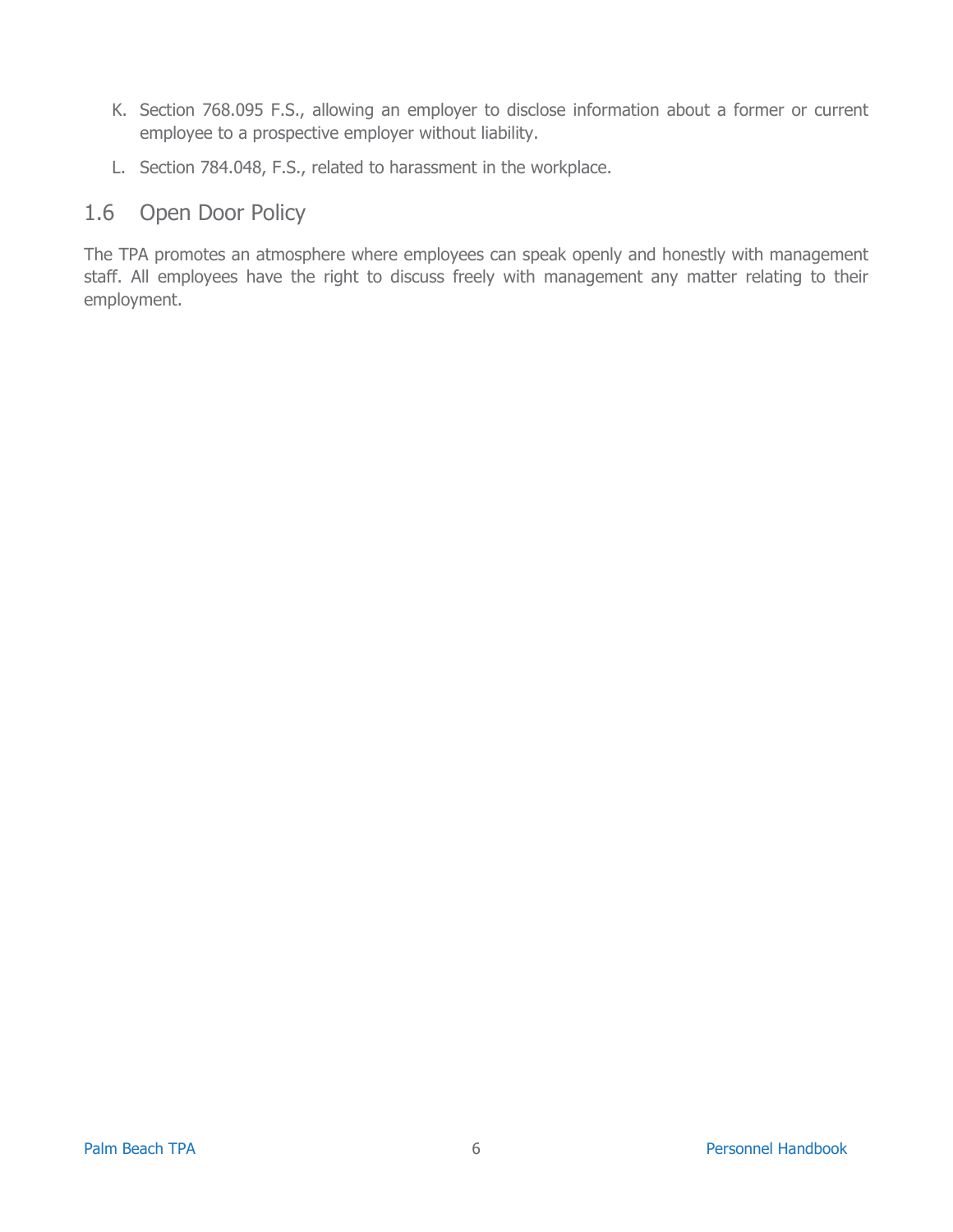### <span id="page-6-0"></span>**Section 2. TPA Employment Policies**

### <span id="page-6-1"></span>2.1 TPA Employees

- A. The TPA Governing Board shall hire the Executive Director via employment contract.
- B. The TPA Executive Director shall propose the total number of TPA employees for TPA Board approval as part of the TPA's budget. The TPA Executive Director shall hire all TPA employees.
	- 1. Full-time employee means an employee who is regularly scheduled to work a 40-hour workweek.
	- 2. Part-time employee means an employee who is regularly scheduled to work less than a 40 hour workweek. Employee leave benefits are prorated for employees who work less than a 40-hour but at least a 30-hour workweek, and no employee benefits are provided for employees who work less than a 30-hour workweek.
	- 3. Temporary employee means an employee hired for a specified project or time frame. The scheduled workweek can range from 5 to 40 hours per week. Employees in this category do not receive benefits.
- C. All TPA employees are employed at-will, meaning that either the TPA or the employee may terminate the employment relationship at any time for any reason, with or without cause.
- D. All TPA employees are classified as Exempt or Non-Exempt by position definition pursuant to the Fair Labor Standards Act (FLSA).

### <span id="page-6-2"></span>2.2 Salary

- A. The salary and any supplemental employee benefits for the Executive Director shall be set by the TPA Governing Board and memorialized via employment contract.
- B. The salary and any supplemental employee benefits for TPA employees shall be set by the Executive Director. Periodic salary reviews and adjustments are at the sole discretion of the Executive Director. Salary is subject to funding appropriation by the TPA Governing Board within the TPA's budget.
- C. The Executive Director may propose annual adjustments to employee salaries based on Cost of Living Adjustments (COLA) and/or Performance Reviews. COLA will be based on Consumer Price Index (CPI) data published on the United States Department of Labor Bureau of Labor Statistics website. CPI is a measure of average change over time in the prices paid by urban consumers for a market basket of consumer goods and services. All annual adjustments are subject to budget availability and approval by the TPA Governing Board.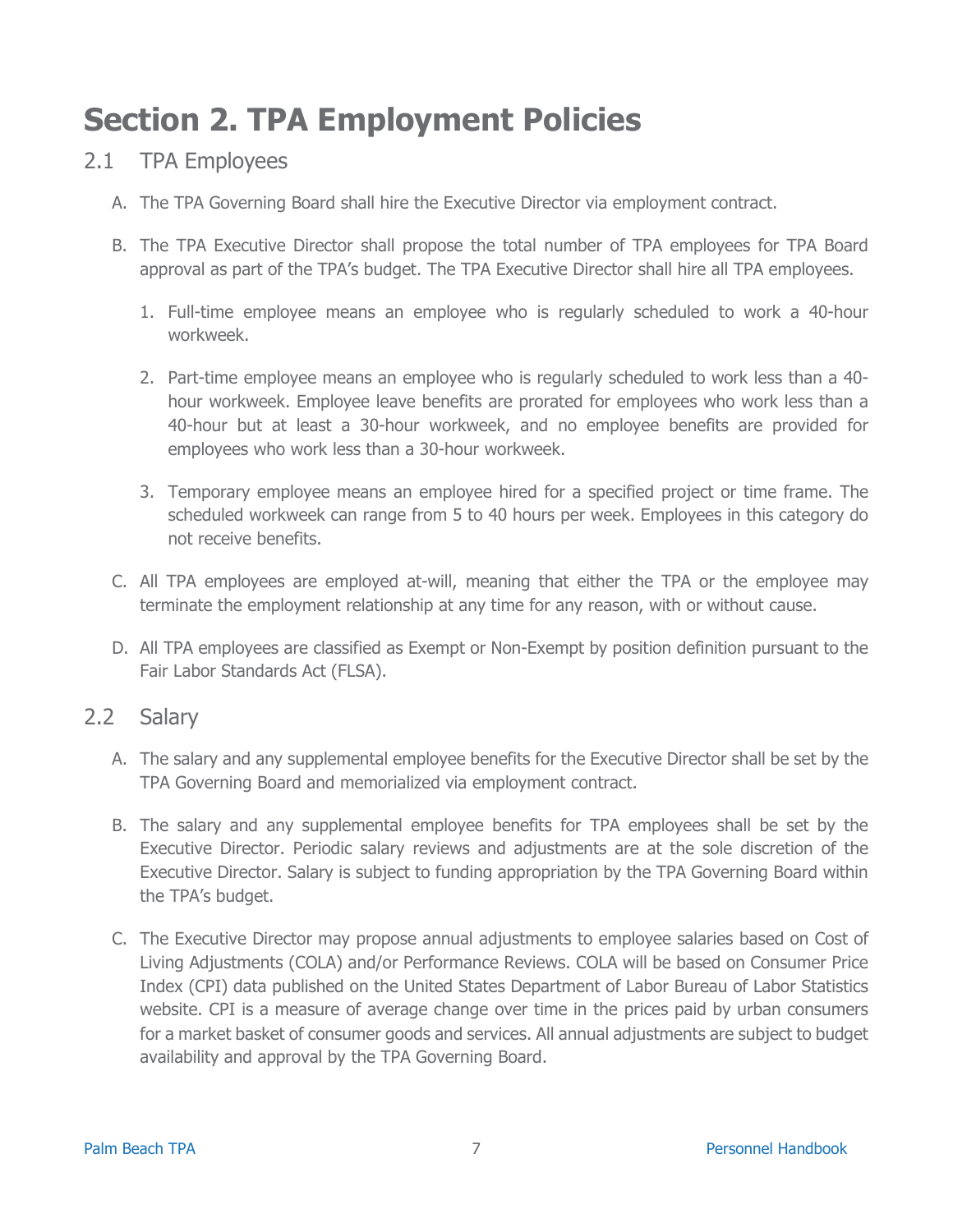### <span id="page-7-0"></span>2.3 Employee Benefits

#### A. Insurance

- 1. The TPA shall provide eligible employees the opportunity to purchase group hospitalization, medical, and dental insurance for both the employee and any eligible dependent(s). TPA subsidy rate(s) for insurance premiums shall be developed through a review of budget availability and shall be subject to approval by the TPA Governing Board.
- 2. The TPA shall provide employees the opportunity to purchase short-term and long-term disability insurance at negotiated group rates through the TPA's insurance carrier.
- 3. The TPA shall provide paid life insurance premiums for employees (\$25,000 life and \$15,000 accident) at no cost to the employee. The TPA shall provide employees the opportunity to purchase supplemental life insurance for employees and eligible dependents at negotiated group rates through the TPA's insurance carrier.
- B. Retirement Savings
	- 1. The TPA is a participant in the Florida Retirement System (FRS), a state-administered retirement program for employees who are employed in regularly established positions. Enrollment and participation in the FRS program is mandatory.
	- 2. The TPA shall provide employees the opportunity to participate in a 457 deferred compensation plan through optional payroll deductions.
	- 3. The TPA may provide all employees the opportunity to participate in a 401(a) money-purchase retirement plan.
- C. Transportation

It is the policy of the TPA to be a regional leader with regards to alternate commuter modes of transportation to alleviate congestion on area roadways. To assist employee travels to and from work, the TPA provides parking at no cost to the employee; reimbursement of transit costs (i.e. bus fares and/or rail fares); and/or reimbursement of actual costs of using a bicycle for commuting purposes. The employee may choose the most advantageous option, however, certain positions may be required to use a certain method of travel to accomplish the tasks of that position (i.e., use of a personal vehicle to attend out-of-office meetings).

- 1. The TPA will provide employee parking at a nearby available parking facility for those employees wishing to drive a personal vehicle to work.
- 2. The TPA will provide reimbursement for the use of public transit for employee travels to and from work, consistent with the limits of this benefit as determined by the Internal Revenue Service (IRS).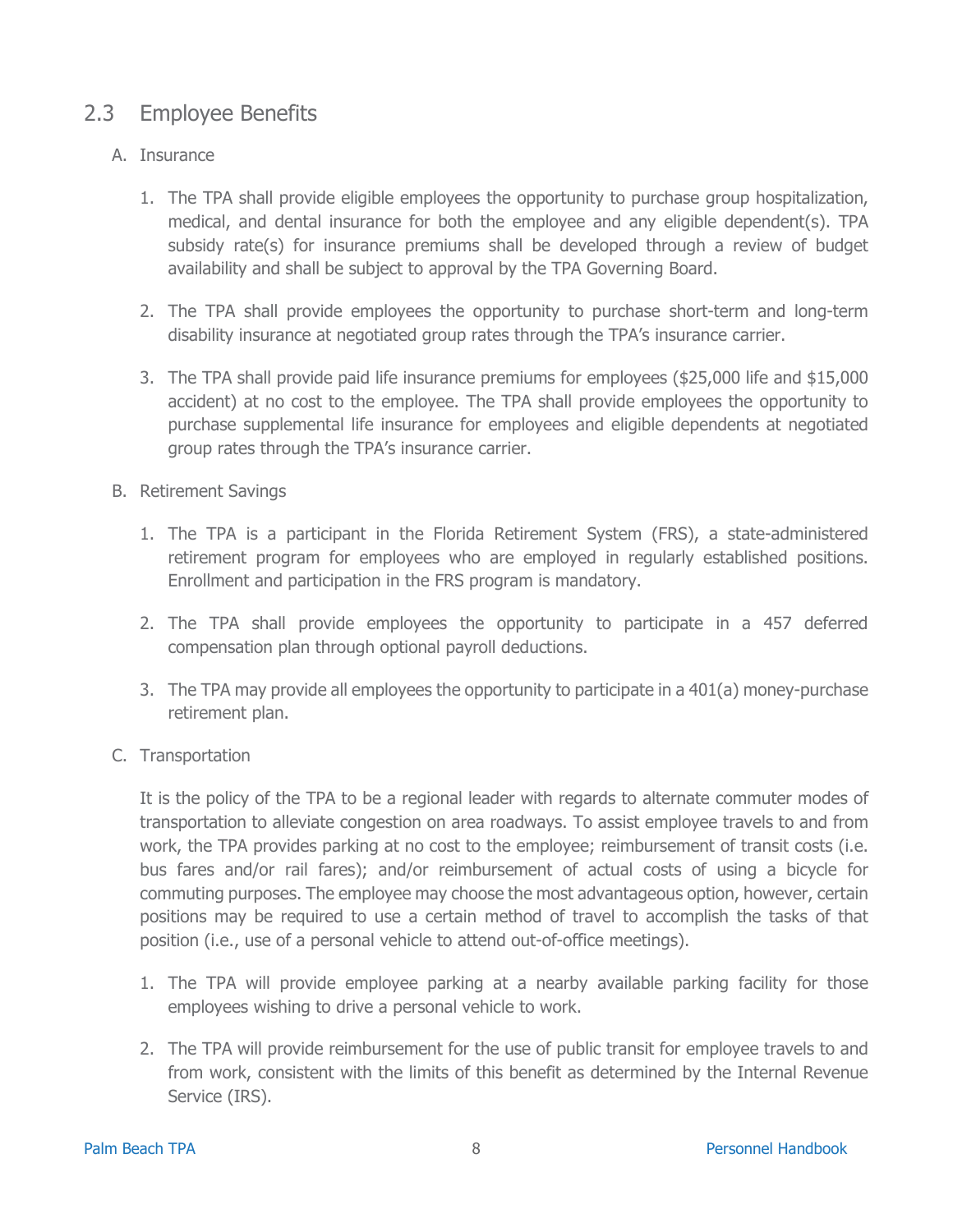- 3. The TPA will provide reimbursement for actual costs incurred to use a bicycle to commute to work, consistent with the limits of this benefit as determined by the IRS. Additionally, the TPA will provide on-site bicycle parking for employees.
- D. Tuition Reimbursement
	- 1. The TPA encourages all regular, full-time employees to pursue educational opportunities to the fullest extent possible. Such opportunities include both job-related education and/or selfimprovement courses and programs that are job-related and, in the judgment of the employee's supervisor, increases the employee's potential contribution to the TPA. Accordingly, prior approval must be obtained to ensure reimbursement under this policy upon completion of the course.
	- 2. The TPA has established a tuition reimbursement program to help its employees defray the costs associated with the aforementioned pursuit. The tuition reimbursement program is available to eligible employees who have been employed by the TPA full-time for at least six (6) months. The maximum amount available per employee shall be \$2,500 yearly for graduate courses and \$2,000 yearly for undergraduate, subject to budget availability. The Finance Department shall be responsible for maintaining all records associated with this program.
	- 3. Employees that elect to participate in this program are required to earn a grade of B or better to be eligible for the reimbursement. Additionally, employees are required to continue to work for the TPA for one-year following receipt of a tuition reimbursement. Any tuition reimbursement program participant who elects to terminate TPA employment or is terminated due to gross misconduct within one-year of course or program completion shall repay the TPA a pro-rated amount equivalent to the value of the tuition reimbursement, either directly or through deductions from his or her final paycheck if the balance is sufficient to cover the amount owed, or through a combination thereof.
	- 4. Except where such training is required, participation in the tuition reimbursement program is voluntary. Classes must be attended on the employee's own time unless permission is granted by the Executive Director.
	- 5. There will be no duplicate payments for the same coursework. If the course or training is reimbursable under another program (e.g., scholarships, grants or any other form of assistance), the provisions of this program do not apply.
	- 6. To receive reimbursement, the employee must, within thirty (30) calendar days after published course completion date, provide the Executive Director with receipts of tuition and evidence of satisfactory completion of courses taken.
- E. Cell Phone Stipend

The TPA may provide select employees with a cell phone stipend to ensure continued access, at the discretion of the Executive Director.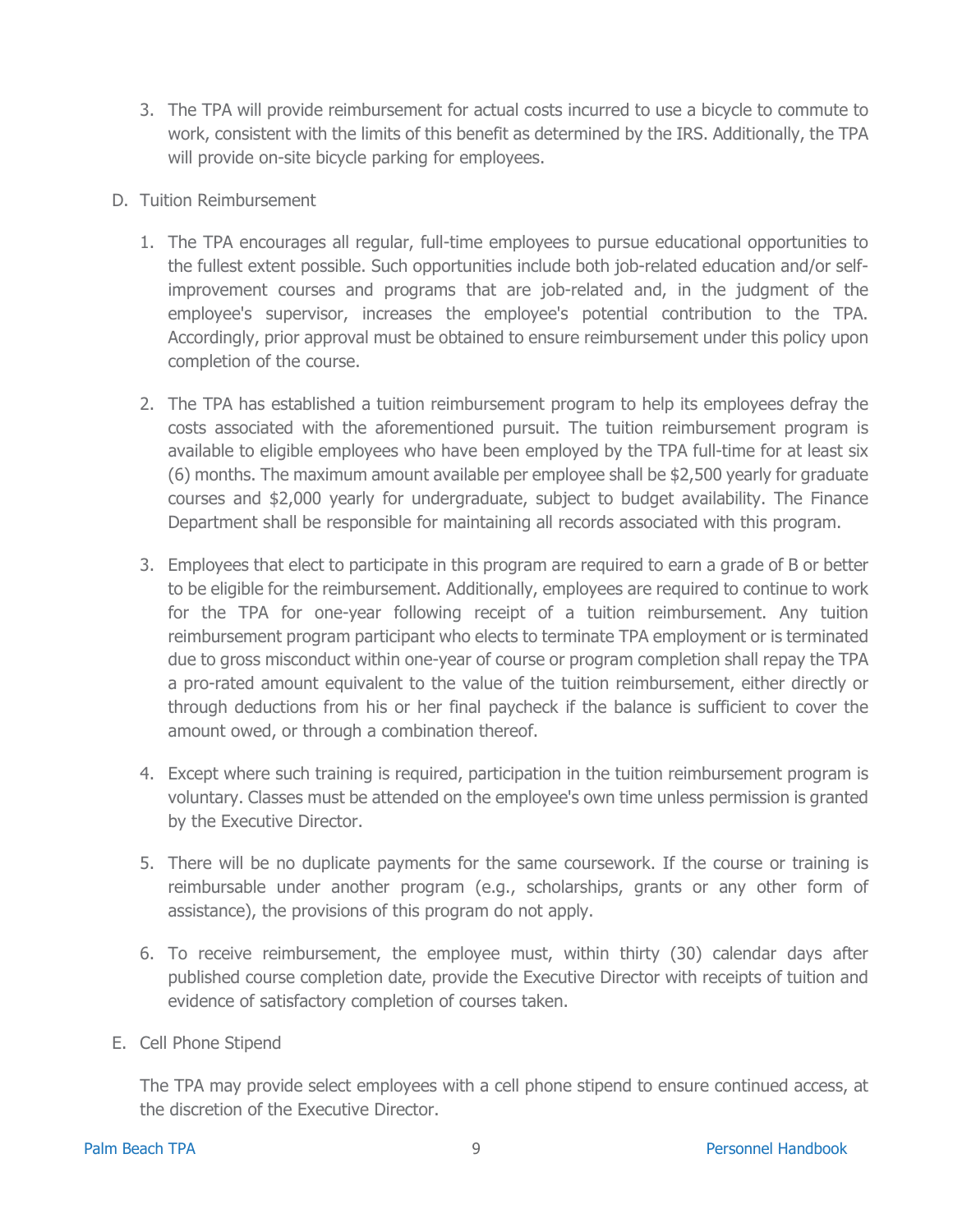### <span id="page-9-0"></span>2.4 Paid Leave

#### A. Holidays

1. TPA employees will be allowed holiday leave with pay on the following recognized holidays:

| New Year's Day             | January 1                                      |
|----------------------------|------------------------------------------------|
| Martin Luther King Jr. Day | Third Monday in January                        |
| President's Day            | Third Monday in February                       |
| Memorial Day               | Last Monday in May                             |
| Juneteenth                 | June 19                                        |
| Independence Day           | July 4                                         |
| Labor Day                  | First Monday in September                      |
| Columbus Day               | Second Monday in October                       |
| Veterans Day               | November 11                                    |
| Thanksgiving               | Fourth Thursday and Friday in November         |
| Christmas                  | December 25 and either the workday immediately |
|                            | preceding or immediately following             |

- 2. If any recognized holiday falls on a Saturday, the preceding Friday will be observed as a holiday and if any recognized holiday falls on a Sunday, the following Monday will be observed as a holiday.
- 3. If a holiday occurs during an employee's vacation period, the holiday is not charged against vacation leave.
- 4. Employees must be in a pay status the scheduled workday before and after a holiday to be granted holiday pay.
- 5. For those employees working part-time, holiday pay will be computed according to the ratio that the employee's normally scheduled workweek bears to a 40-hour workweek. Contractual employees and interns will not be paid for official holidays.
- 6. Employees on Workers' Compensation receive the Workers' Compensation rate on a holiday.
- B. Vacation Leave
	- 1. Accrual of Vacation Leave
		- a. Vacation leave accrual for full-time employees is a follows:

| <b>Employee Tenure</b> | Days Earned Per Year | Hours Earned per Pay Period |
|------------------------|----------------------|-----------------------------|
| Year 1                 | 12 days              | 3.7 hours                   |
| Years $2+$             | 15 days              | 4.6 hours                   |
| Years $6+$             | 18 days              | 5.5 hours                   |
| Years $10+$            | 24 days              | 7.4 hours                   |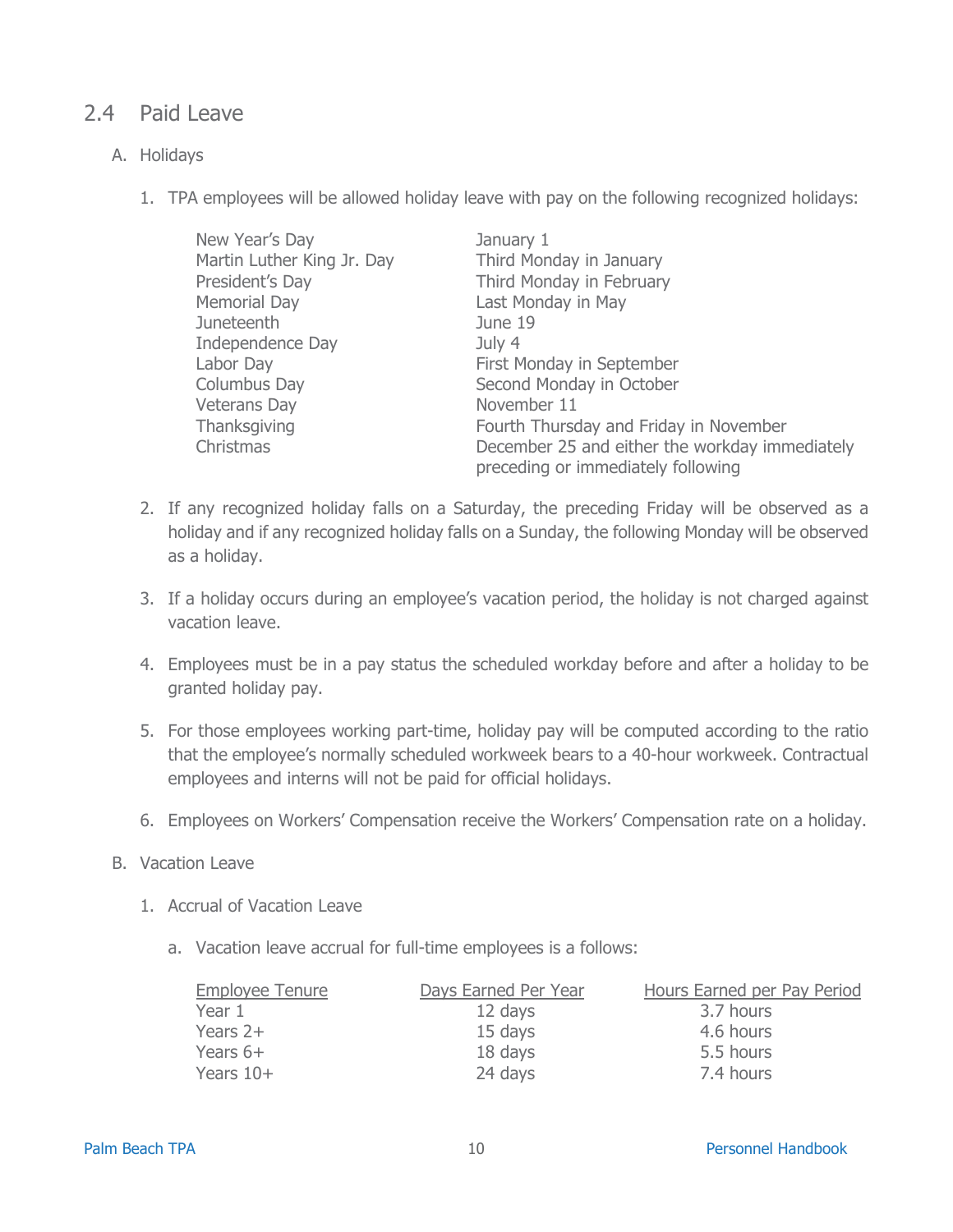- b. Part-time employees will earn prorated vacation hours based on their scheduled hours per week. Part-time employees can calculate the amount of vacation hours they will accrue each pay period by dividing their scheduled hours per week by forty (40) and multiplying the result times the vacation hour's accrual of a full-time employee.
- c. The maximum carried accumulation of vacation leave is 400 hours with the excess being forfeit as of January 1 of the following calendar year.
- d. Employees will not accrue vacation leave in any biweekly pay period in which more than one-half of their biweekly schedule is reported as Leave Without Pay (LWOP).
- e. A new employee shall start accruing vacation leave after one (1) full pay period.
- 2. Employees will be paid for 100 percent of accrued vacation leave upon termination. In the event of the death of an employee, payment for accrued vacation leave will be made to the employee's beneficiary, estate, or as provided by law. The effective date of payment of all accrued leave will be issued on the next regular pay date following the pay period in which employment terminated.
- C. Sick Leave
	- 1. Accrual of Sick Leave
		- a. Sick leave is earned biweekly and the accrual rate per pay period is calculated as five (5) percent of an employee's scheduled hours per pay period, not to exceed four (4) hours per pay period.
		- b. The maximum accumulation of sick leave is 480 hours with the excess being forfeit as of January 1 of the following calendar year.
		- c. Employees will not accrue sick leave in any biweekly pay period in which more than onehalf of their biweekly schedule is reported as LWOP.
		- d. A new employee shall start accruing sick leave after one (1) full pay period.
	- 2. Employees will be paid for ten (10) percent of accrued sick leave upon termination. In the event of the death of an employee, payment for one hundred (100) percent of accrued sick leave will be made to the employee's beneficiary, estate, or as provided by law. The effective date of payment of all accrued leave will be issued on the next regular pay date following the pay period in which employment terminated.
- D. Comp Time
	- 1. To promote a healthy work/life balance and to control agency expenses, the TPA provides time off with pay in lieu of overtime pay for hours worked in excess of the normal workweek.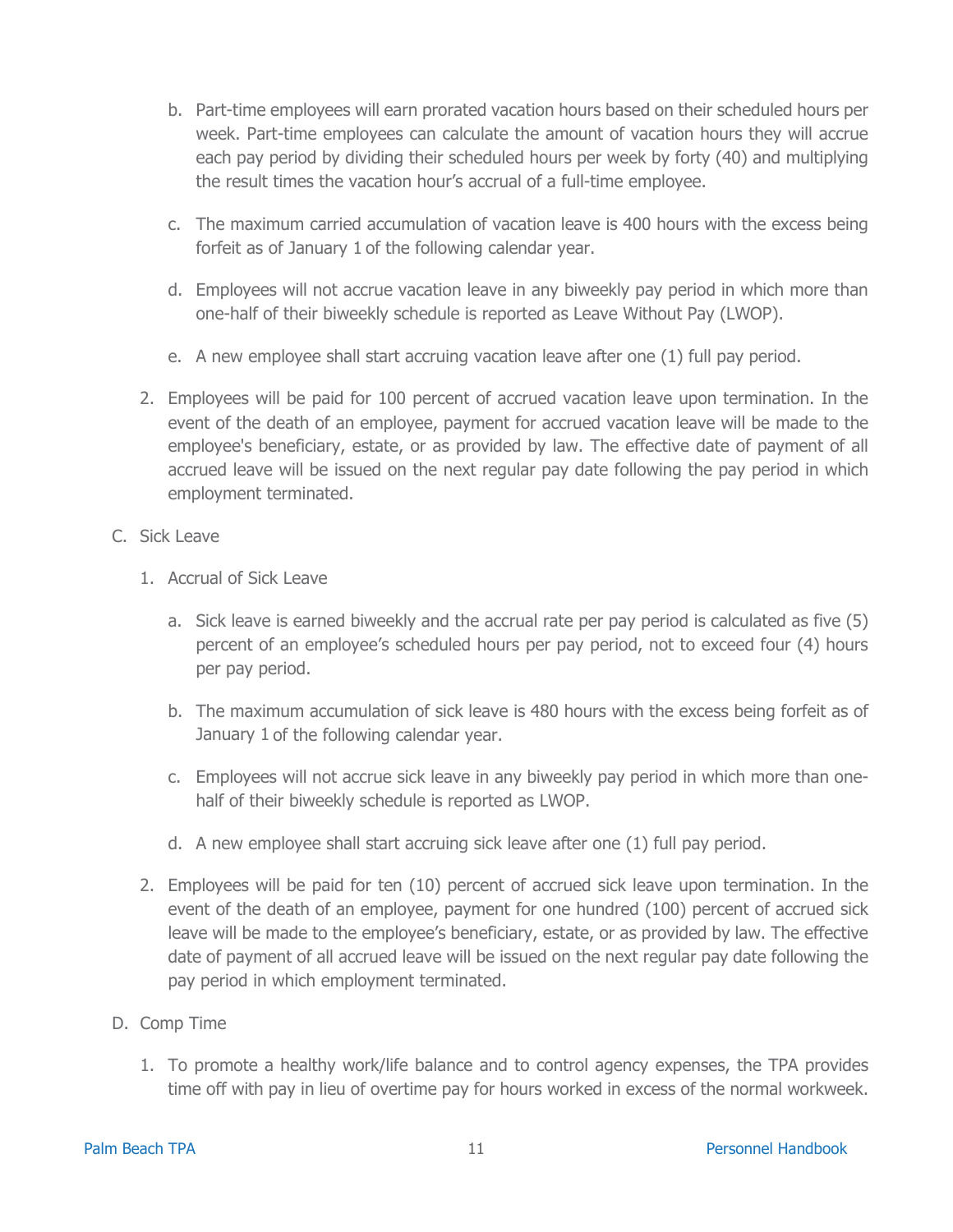It is the general policy of the TPA not to require frequent or considerable overtime. However, a supervisor may authorize or direct an employee to work over 40 hours in a workweek when necessary to meet emergency deadlines or operating needs. Positions classified as Exempt will accrue Compensation (Comp) Time at the rate of 1 hour per 1 hour worked. Positions classified as Non-Exempt will accrue Comp Time at the rate of 1.5 hours per 1 hour worked.

- 2. Employees will be paid for 100 percent of accrued comp time upon termination. In the event of the death of an employee, payment for accrued comp time will be made to the employee's beneficiary, estate, or as provided by law. The effective date of payment of all accrued leave will be issued on the next regular pay date following the pay period in which employment terminated.
- E. Bereavement Leave

If a death occurs in the employee's immediate family, the employee will be granted three (3) days of bereavement leave with pay. The employee will be granted one (1) additional day, for a total of four (4) days, if required to travel outside of the State. Such leave will be used consecutively, during which the employee would otherwise have worked, and within a reasonable time of the death or funeral service. It is the responsibility of the employee's supervisor to verify requests for bereavement leave. Any additional time needed will be charged against sick leave, or if the employee has no accumulated sick leave, to vacation leave followed by leave without pay.

- 1. "Immediate Family" in this context includes spouse, child, mother, father, sister, brother, mother-in-law, father-in-law, sister-in-law, brother-in-law, stepmother, stepfather, stepsister, stepbrother, stepchild, grandchild, grandparent, step-grandparent, daughter-in-law and sonin-law. The definition of "immediate family" extends to qualified domestic partnerships as well.
- 2. The TPA reserves the right to request all pertinent information including deceased relative's name, employee's relationship to the deceased, the name and address of the funeral home, and the date of the funeral.
- F. Administrative Leave

Administrative Leave will be used in the event of an office closure; the time off from scheduled work will not require the use of accrued leave.

G. Military Leave

Leave of absence for military training and duty will be granted in accordance with Florida and Federal law.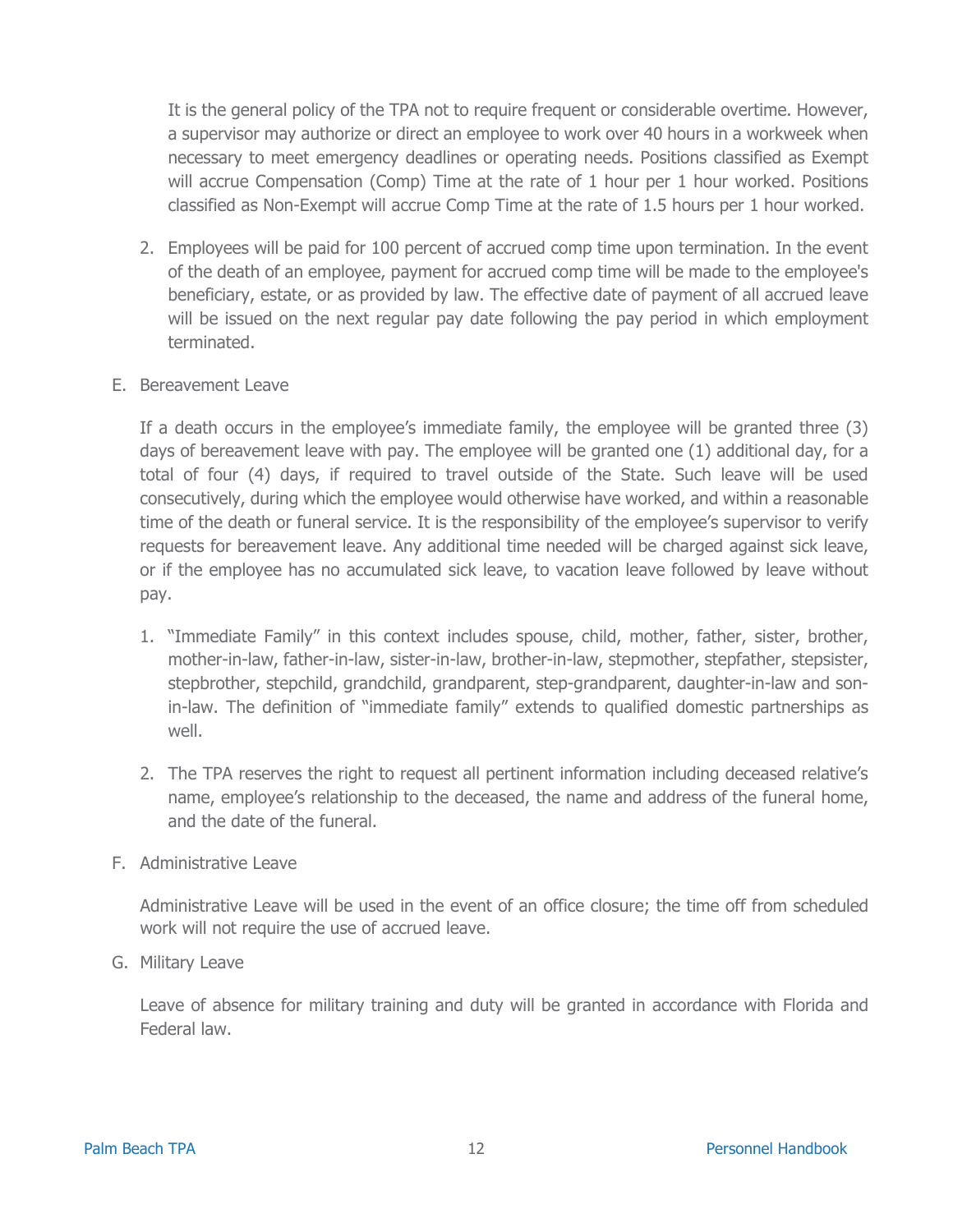H. Jury Duty and Witness Duty

Leave of absence with pay will be granted to an employee to perform jury duty or testify as a witness when legally required unless the employee is the plaintiff or defendant. Employees are required to submit a copy of the summons or subpoena to appear in court to their supervisor before such leave is granted.

- I. Parental Leave
	- 1. The purpose of paid parental leave, also known as maternity/paternity leave, is to enable eligible employees to care for and bond with a newborn, newly adopted, newly placed foster child, or with a child newly placed in the employee's guardianship, or in loco parentis (qualified placement). The paid parental leave program is available to both male and female eligible employees who have been employed by the TPA full-time for at least six (6) months.
	- 2. An "eligible employee" includes a mother, father, stepparent, legal guardian, individual who is in loco parentis, or certified domestic partner of the parent at the time of the birth or date of the adoption or placement of the child.
	- 3. Eligible employees will be granted a maximum of six (6) weeks of paid parental leave. An eligible employee who is the birthing mother may receive an additional two (2) weeks of paid leave, if it is deemed medically necessary for the birthing mother's physician, by written documentation.
	- 4. In no case will an employee receive more than one period of paid paternal leave in a rolling 12-month period, regardless of whether more than one birth, adoption, or qualified placement event occurs within that 12-month period.
	- 5. Employees are required to return to work for one-year following use of the paid parental leave. Further, any employee who fails to return to work due to a voluntary termination shall repay the TPA in an amount equivalent to the value of the paid parental leave taken, either directly or through deductions from his or her final paycheck if the balance is sufficient to cover the amount owed, or through a combination thereof.
	- 6. Upon termination of employment with the TPA, an employee will not be paid for any unused paid parental leave.

### <span id="page-12-0"></span>2.5 Travel

- A. Applicability. The TPA's travel policy applies to all TPA staff, Governing Board members, appointed officials, advisory committee members, interns, and other authorized officials traveling on official business paid for by the TPA.
- B. Authorization. The TPA Governing Board Chair must authorize travel by the Executive Director, any Governing Board members, all committee members, and all community representatives. The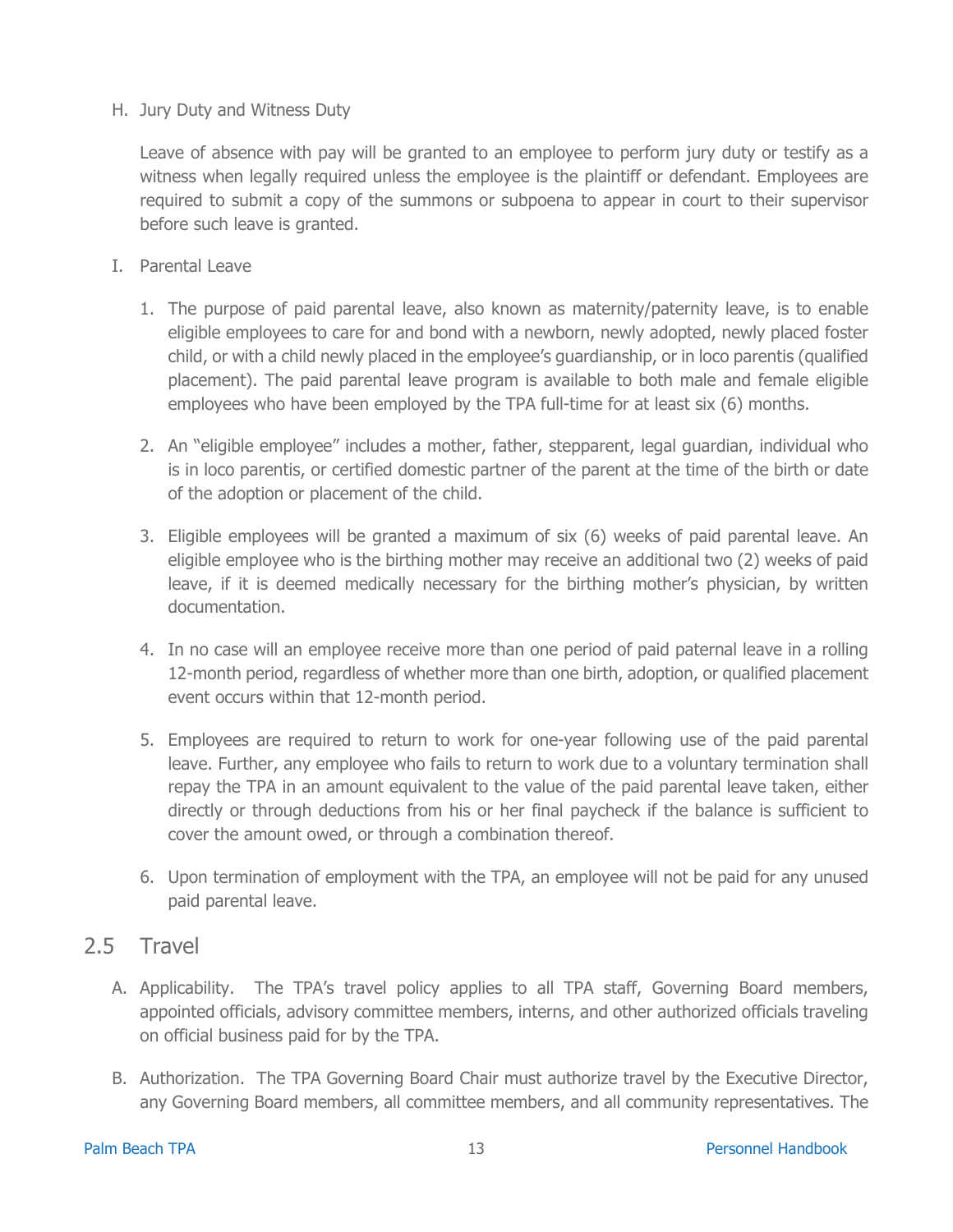Executive Director must authorize travel for all TPA staff. Travel must be authorized in advance of the travel occasion to be eligible for TPA payment. The number of individuals traveling to any one event shall be monitored and limited to maintain the local operational capacity of the TPA and to maximize the beneficial purposes of the travel occasion for the TPA. TPA staff shall report all authorized travel to the full Governing Board as soon as practicable following the travel occasion.

- C. Travel Costs. All authorized parties traveling on official business for the TPA are expected to seek advanced registration discount rates, to travel by the most economical and efficient means to/from the travel occasion, and to select reasonably priced lodging accommodations for the travel occasion.
	- 1. Registration. The TPA shall pay actual registration costs for authorized travel either by direct payment to the vendor or as a reimbursement for traveler-paid registration fees.
	- 2. Transportation. The traveler must compare the cost and time associated with means of travel by personal vehicle, travel by rental car, travel by public or private surface transit, and travel by commercial or general airplane. The TPA will pay or reimburse the traveler for the most economical (cost) and efficient (time) travel option to/from the event, even if the traveler elects to use another option. The Traveler is responsible for providing the full cost comparisons at the time of the travel request. Travel by personal vehicle shall be reimbursed utilizing the federal mileage rate, as amended from time to time.
	- 3. Lodging Expenses. The traveler is expected to plan in advance and with sufficient notice to stay on the premises for a travel-related event. The TPA will pay or reimburse up to the amount for the standard room accommodations or lowest cost option available in the negotiated event room block. In such case where the negotiated room block rate is not available or does not exist, the traveler must compare the available lodging within a 3 mile radius and select the most economical and efficient alternative. Exceptions to these requirements may be made by the Executive Director on a situational basis based on safety, meeting events, and/or logistics.
	- 4. Meal Allowances. The TPA shall pay for meals when travel occurs during meal times: 1) for all overnight travel events, and 2) for same-day travel to a destination at least 100 miles away from the TPA office. The payment shall be in the following amounts:
		- a. Breakfast: \$10.00
		- b. Lunch: \$15.00
		- c. Dinner: \$30.00
	- 5. Incidental Travel Expenses. The TPA shall reimburse for incidental travel expenses including tolls, local transportation costs (cab fares, TNC fares, transit fares, bike share, etc.), parking, etc. pursuant to federal and state regulations.